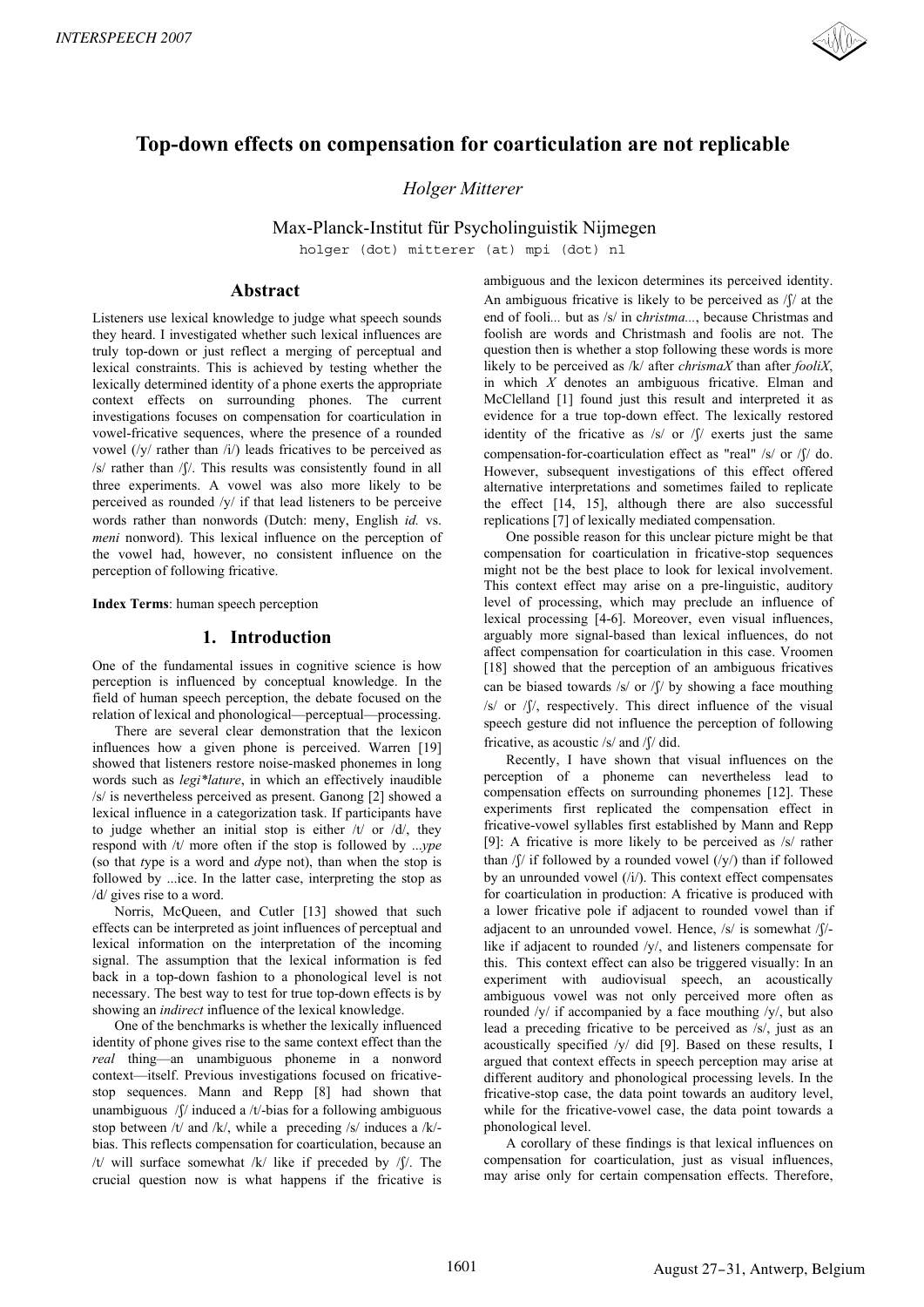three experiments tested whether lexical effects on compensation reliably occur in the fricative-vowel case. In order to maximize the lexical influence on the vowel, I changed the order to vowel-fricative sequences, which does not alter the nature of the context effect [10], but maximizes the lexical influence on vowel identification.

# **2. Experiments**

In all experiments, participants heard a three-syllable sequence. The first two syllables were either  $[sen(i-v)]$  or [men(i-y)], with a last vowel from a semi-synthetic (i-y) continuum. In Dutch, [zeni] and [meny] are words (Engl. *genius* and *menu*) while [zeny] and [meni] are nonwords. The The [men...] context should hence give rise to a /y/-bias and the [zen...] context to an /i/-bias. The third and last syllable of the stimuli started with a token from a  $/s$ /- $\sqrt{(}$  continuum. The remainder of the syllable in Experiments 1 and 2 was [...op], so that both interpretations of the fricative lead to a Dutch word (/sop/ *soap solution* and /fop/, *id.*). In Experiment 3, the remainder of the third syllable was [...aft], which lead to a nonword with both an  $/s/$  and  $\int \int$  interpretation of the initial fricative. The task of the listeners was to identify the sequence at the word boundary as either  $/i.f$ ,  $/j.$   $ji.$   $s$ ,  $/y.f$ , or /y.s/, by pressing on of four buttons labeled with the Dutch orthographic transcriptions "ie..s", "ie..sj", "u..s", and "u..sj". These responses were then again transformed in proportion /i/- and /y/-responses, by adding the proportions of "ie..s" and "ie..sj" responses on the one hand and the proportion of "u..s", and "u..sj" responses on the other. The response proportions for fricatives were derived accordingly.

# **2.1. Experiment 1**

#### *2.1.1. Participants*

Sixteen native listeners of Dutch participated for a small monetary compensation. All listeners reported to be a free of (a history) of hearing impairments.

#### *2.1.2. Stimuli*

A male native speaker of Dutch was recorded saying all sequences of words and nonwords needed for the experiment. The last vowel of the first word and the initial fricative of the second were spliced out and replaced by a semi-synthetic vowel, based on the LPC-based estimate of the speaker's source, and a synthetic fricative. The vowels had the following formants (bandwidth in brackets) in Hz: F1 350 (100), F2 1900 (150), F3 2250-2750 (200), F4 3450 (300), F5 6000 (400). Seven vowel tokens were generated with equal bark intervals between the steps from the minimum of 2250 and the maximum of 2750 Hz, based on the measures F3 from this speaker for  $/y/$  (2100-2300 Hz) and  $/i/$  (2700-2800 Hz)

The fricatives were generated from a white-noise source with two formant filters, one fixed at 6 kHz (1kHz) and one ranging from 2890 Hz to 3500 Hz (0.5kHz), in seven stimuli separated by six equal steps in bark. We call this formant the Fricative Pole, in line with earlier work [16, 17].

# *2.1.3. Results and Discussion*

Figure 1 shows the results of Experiment 1 in the top row. Beside the simple signal-driven effects (higher  $F3 \rightarrow$  more /i/ responses, higher fricative pole  $\rightarrow$  more /s/ responses), there are three non-trivial effects. (All reported effects are significant at a  $p<0.05$  level.) The vowel at the end of the first word is influenced by the lexical bias as predicted ( [men...]  $\rightarrow$  /y/-bias, [zen...] $\rightarrow$ /i/-bias). Secondly, we also see that in the vicinity of a lower F3, indicative of a rounded vowel, listeners are more likely to perceive the fricatives as /s/. This replicates the phonological, signal-based pattern of compensation of coarticulation in fricative-vowel sequences [9, 12, 16].

Most importantly, the lexical influence on vowel identification, visible in the upper left panel of Figure 1, also has repercussions for the perception of the following fricative, visible in the right upper panel of Figure 1. One can see that listeners give more /s/ responses in the /y/-biasing [men...]. This can be explained by the following causal chain. The lexicon influences the perception of the vowel on a prelexical level. On this level, the lexically top-down altered percept of the vowel has the same consequence on the perception of following fricative as a vowel that is perceived as /y/ due to its bottom-up signal properties: In the vicinity of /y/, a fricative is more likely to be perceived as /s/ rather than  $/$ .

There is one caveat, the overall bias of listeners to perceive nearly all of the presented vowels as /y/ (78%), and listeners hardly respond to changes in F3 in the vowel. Although the influence is overall significant, there is only a slight increase in /i/ judgments as F3 rises (upper left panel of Figure 1). Hence, we altered the procedure in Experiment 2 to get a more balanced number of /i/ and /y/ responses, and clearer endpoint classifications of the vowels as /i/ and /y/.

#### **2.2. Experiment 2**

In this experiment, we pre-tested participants on the perception of the vowel continuum. Pre-tested started on the second F2 level of the vowel continuum (see Stimuli). If a participant was biased toward /y/, we raised the level F2 to get overall more /i/ responses, but kept the range of F3 constant. If a participant had an /i/-bias, the F2 level was lowered. Pre-testing was terminated if participants perceived the endpoints of the continua with 90% consistency as /i/ and  $/y/$ .

# *2.2.1. Participants*

Sixteen native listeners of Dutch participated for a small monetary compensation. All listeners reported to be a free of (a history) of hearing impairments.

#### *2.2.2. Stimuli*

The same stimuli were used as for Experiment 1, only with new vowels added with three levels of F2: 1900 Hz (=Exp. 1), 2000 Hz, and 2100 Hz.

#### *2.2.3. Results and Discussion*

The leftmost panel of the middle row of Figure shows the vowel responses in Experiment 2. It shows that participants now respond more strongly to variations in F3 in the vowel, but still show a strong lexical bias. A vowel is more likely to be perceived as /i/ if it occur in a context with a lexical bias toward /i/ (*gen...*). The stronger effect of F3 on vowel perception also has repercussion for the phonological, signalbased, context effect of the fricative on the vowel, which is clearly stronger than in Experiment 1. Replicating the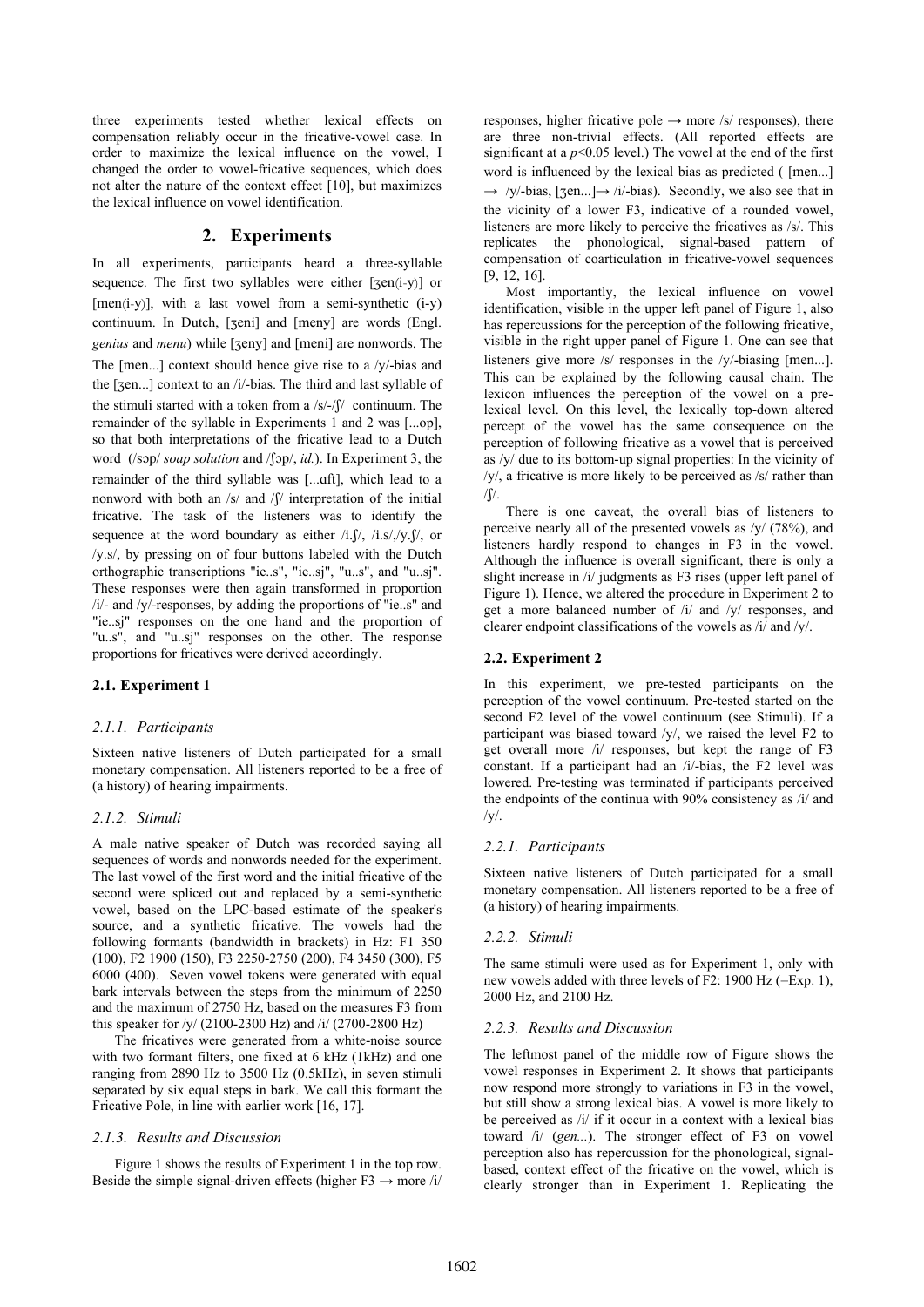pattern, vowels with a low F3, likely to be perceived as /y/, *2.3.1. Participants*  induce /s/-percepts for a following fricative. There is, however, no consistent lexical effect consistent anymore over the fricative continuum. That is, the lexical effect on compensation for coarticulation found in Experiment 1 is not replicated here.

*2.3.2. Stimuli* A possible reason for the absence of the effect may lie in semantic biases at a phrase level. The two-word phrases in these experiments are not very meaningful, but the most meaningful phrase clearly is "menu shop" (Engl. id.). Hence, the context biasing toward /y/ vowel percepts, and hence /s/ fricative percepts might also induce a  $/f$ -bias at the phrase level, an issue addresses in Experiment 3.

### **2.3. Experiment 3**

In this experiment, the rime of the last syllable was [...aft]. Independent of the interpretation of the onset as /s/ or //, this yields a nonword in Dutch. This eliminates any semantic bias on a phrase level, which may have influenced the results of the previous experiments.

Sixteen native listeners of Dutch participated for a small monetary compensation. All listeners reported to be a free of (a history) of hearing impairments.

The same stimuli were used as for Experiment 2, only with a different rime of the syllable being [...qft] rather than [...op].

### *2.3.3. Results and Discussion*

The lower panel of Figure 1 shows that the first two effects are replicated. Listeners tend to identity in such a way to make the first stimulus a word. Moreover, a low F3 in the vowel exerts a context effects on the following fricative, which is thereby more likely to be perceived as /s/ rather than //. There is also a consistent effect of the lexical context on compensation, which is, however, reverse than in Experiment 1. The lexical context that gives rise to more /y/ responses, *men...*, and as an indirect effect should give rise to more /s/ responses gives rise to more / $\frac{1}{2}$  responses.



Figure 1: *Results from the 4AFC task. The left panels show that lexical knowledge consistently influences the perception of a vowel in all three experiment ,The middle panels show a replicable phonological context effect. The right panels show the influence of the lexicon on compensation for coarticulation with a significant positive effect in Experiment 1, a null-effect in Experiment 2 , and a reverse effect in Experiment 3.*